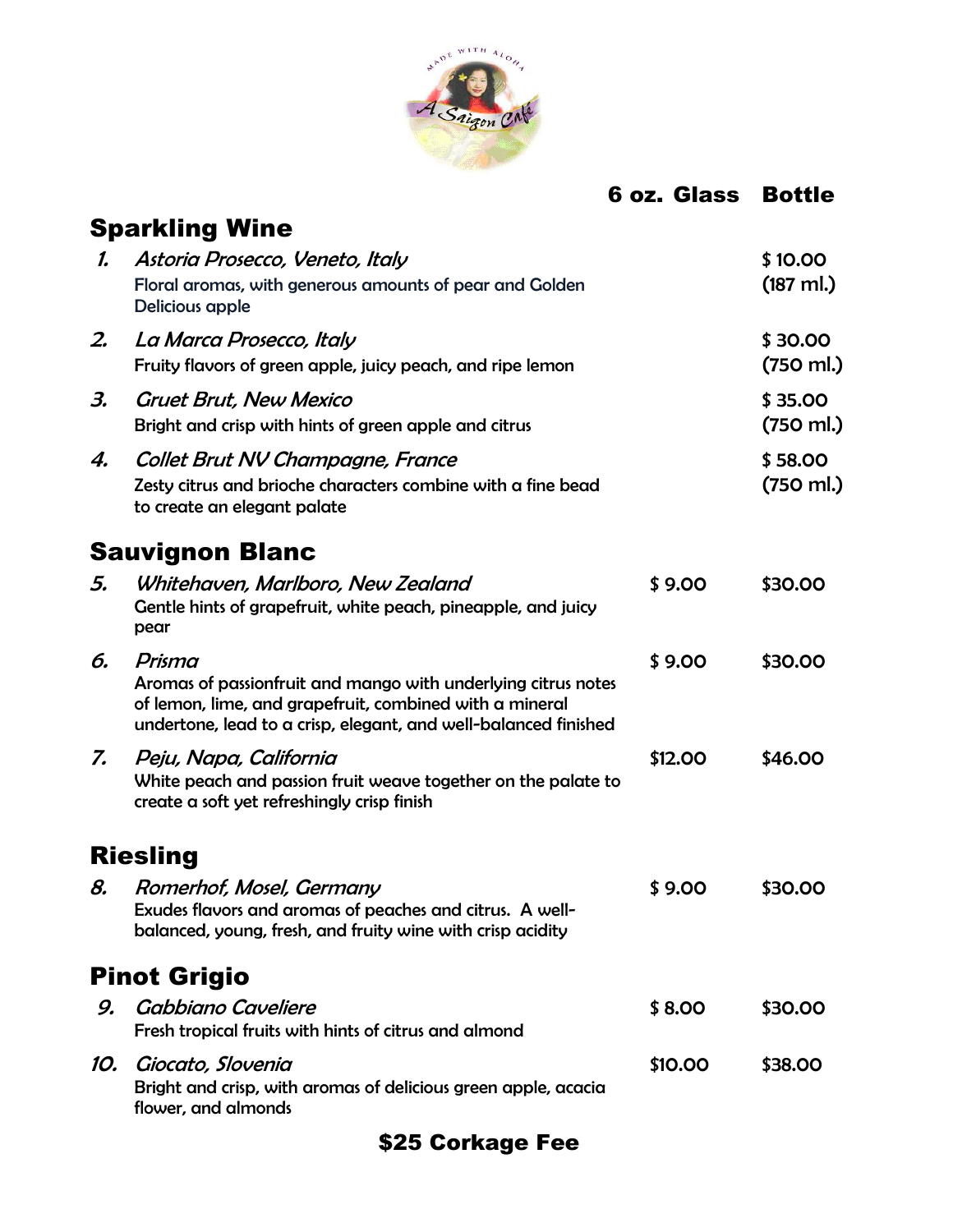

### 6 oz. Glass Bottle

|             | <b>Chardonnay</b>                                                                                                                                                                              |         |         |
|-------------|------------------------------------------------------------------------------------------------------------------------------------------------------------------------------------------------|---------|---------|
| 11.         | Lange, Willamette Valley, Oregon<br>Orchard fruit, melon, crème fraîche, flinty minerality supple<br>and fresh                                                                                 | \$10.00 | \$39.00 |
| 12.         | Callaway, Temecula, California<br>Crisp Gala apple, a hint of vanilla, juicy nectarine and pear                                                                                                | \$11.00 | \$40.00 |
| 13.         | Ferrari-Carano, Sonoma County, California<br>Full-bodied with balanced flavors of lemon, peach, honey and<br>lingering, creamy toasted oak notes                                               | \$13.00 | \$48.00 |
| 14.         | Stuhlmuller, Alexander Valley, California<br>Stone fruits, toasted bread, honeysuckle, and honeyed flower<br>notes all emerge from the glass. Medium to full-bodied with<br>richness and depth | \$13.00 | \$50.00 |
| <b>Rose</b> |                                                                                                                                                                                                |         |         |
| 15.         | Fluer de Mer, Provenance, France<br>Fruit-forward notes of white peach, raspberry, strawberry, and<br>watermelon blend with refreshing hints of sea spray and herbs                            | \$9.00  | \$36.00 |
| 16.         | <b>Fabre, Provence, France</b><br>Vibrant pink, violets, rose water, sea salt, and peach. Bright and<br>juicy, with a lush mid-palate and a touch of raspberry                                 | \$10.00 | \$42.00 |
|             | <b>Pinot Noir</b>                                                                                                                                                                              |         |         |
| 17.         | Parducci, Mendocino, California<br>Ripe raspberries and strawberries with hints of cedar in the finish                                                                                         | \$9.00  | \$36.00 |
| 18.         | J Pinot Noir, California<br>Winemaker's selection - silky wine that opens with black cherry,<br>blueberry, and blackberry jam with hint of coffee and clove                                    | \$9.00  | \$35.00 |
|             | <b>Merlot</b>                                                                                                                                                                                  |         |         |
| 19.         | Stonecap, Columbia Valley, Washington<br>Velvety with flavors of red berry, plum and ripe cherry                                                                                               | \$9.00  | \$32.00 |
|             | 20. Duckhorn, Napa Valley, California<br>Asian spice, red currant, plum and blueberry crisp                                                                                                    |         | \$92.00 |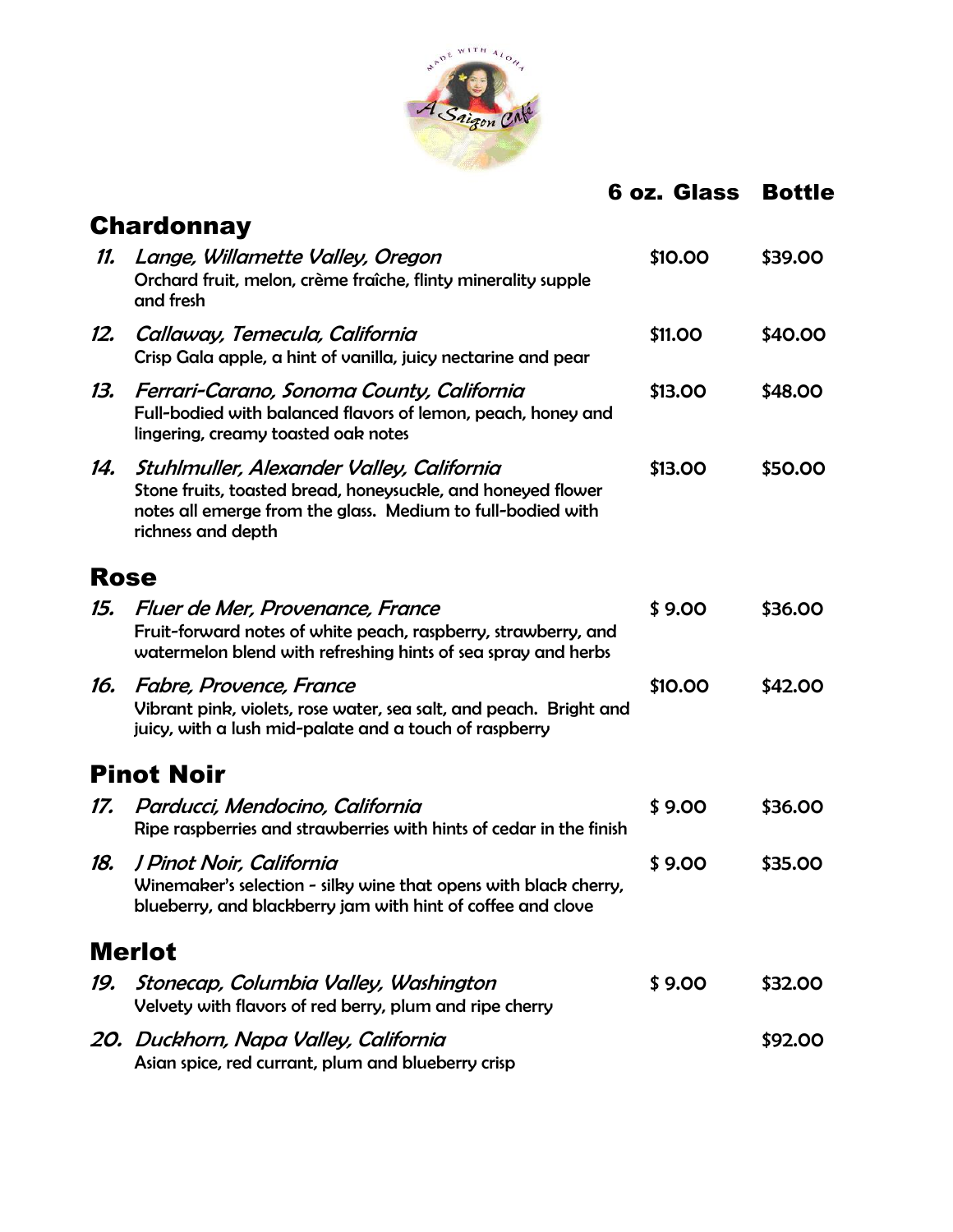

### 6 oz. Glass Bottle

|       | Cabernet Sauvignon                                                                                                                                                                                                               |         |          |
|-------|----------------------------------------------------------------------------------------------------------------------------------------------------------------------------------------------------------------------------------|---------|----------|
| 21.   | Entwine, Livermore, California<br>Rich, fruity and herbaceous with a touch of raspberry and thyme                                                                                                                                | \$9.00  | \$32.00  |
|       | 22. The Critic, Napa, California<br>Flavors of Bing cherry and caramel on the palate, followed by<br>a smooth round finish that lingers with a touch of currant and<br>spice                                                     | \$10.00 | \$37.00  |
| 23.   | Beringer Knights Valley, Sonoma, California<br>Ripe flavors of boysenberries and blue fruit, accented by soft<br>supple tannins                                                                                                  | \$16.00 | \$62.00  |
|       | 24. Decoy, Napa County, California<br>Embodies the diversity of Napa and offers classic elements of<br>currant, cherry and plum                                                                                                  | \$16.00 | \$62.00  |
| 25.   | Stags' Leap, Napa Valley, California<br>Notes of blackberry, black cherry, and black currant are<br>evident alongside baking spice notes of cinnamon, nutmeg<br>and clove                                                        |         | \$85.00  |
|       | Shiraz                                                                                                                                                                                                                           |         |          |
|       | 26. Woop Woop<br>Rich fruit of blackberry, cassis, and blueberry. Medium-bodied<br>with soft tannins and bright acidity                                                                                                          | \$8.00  | \$29.00  |
| Blend |                                                                                                                                                                                                                                  |         |          |
|       | 27.   Penfolds Bin 600, Napa, California<br>A very fine and polished red with cherry, berry, chocolate,<br>cedar aromas and flavors                                                                                              | \$16.00 | \$62.00  |
| 28.   | Orin Swift Abstract, St. Helena, California<br>Incredibly smooth with similar dark fruits and a touch of sweet<br>cream, luscious and velvety mouthfeel, finishes with lingering<br>ripen black plum and fades softly and slowly | \$17.00 | \$68.00  |
| 29.   | The Prisoner, Napa, California<br>Decadent and complex, with concentrated, lush flavors of ripe<br>cherry, cedar, fig, black currant, dried cherries and silky oak                                                               | \$26.00 | \$100.00 |

\$25 Corkage Fee